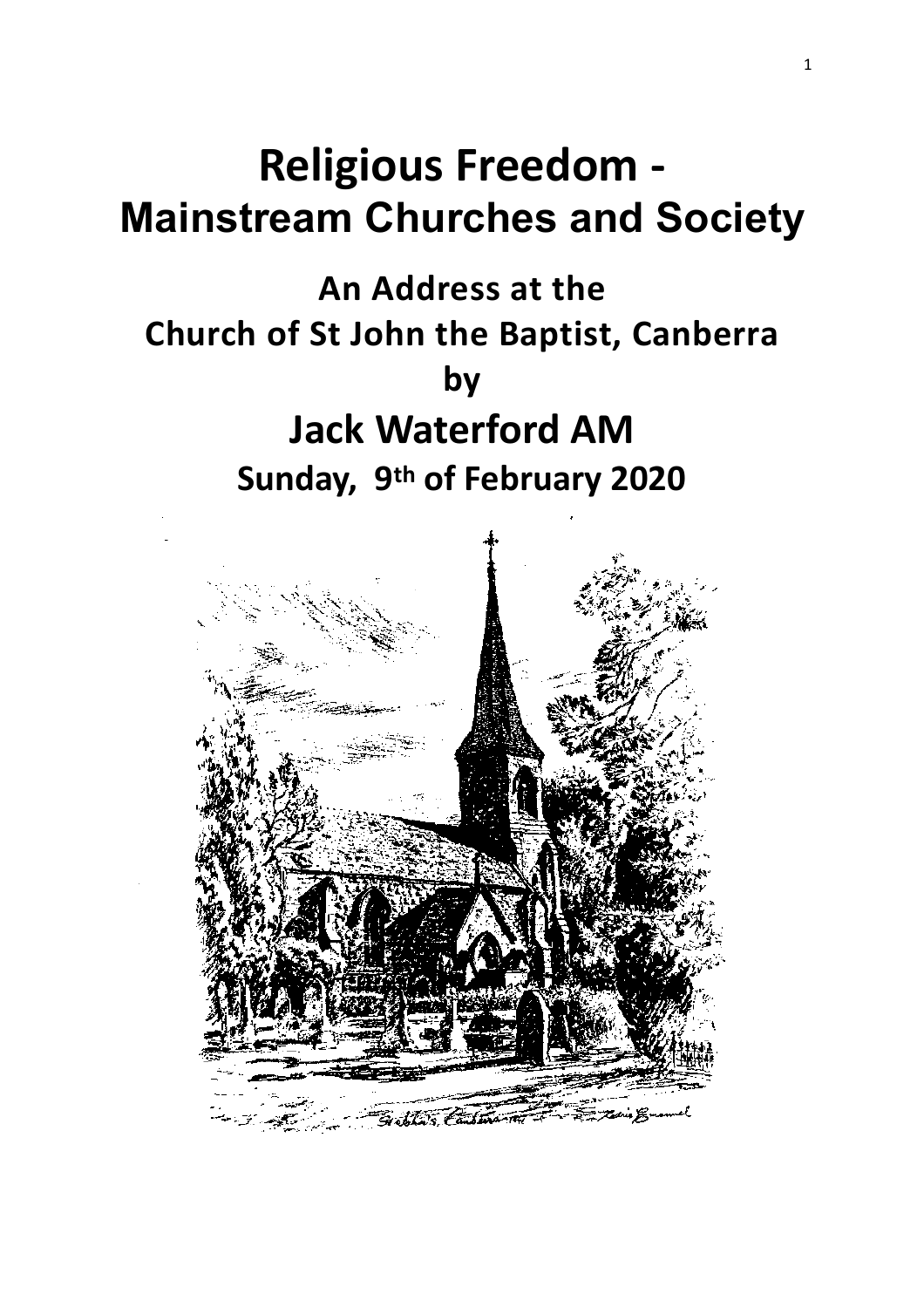### **Jack Waterford AM**



Jack Waterford is a journalist and commentator. He graduated in law from the Australian National University and began his career in journalism as a cadet with The Canberra Times in 1972, covering a broad range of rounds before being appointed Deputy Editor in 1987, Editor in 1995, and Editor-in-Chief in 2001. He is well known for his investigative journalism and for his work and advocacy on

indigenous health issues and on the national trachoma and eye health program.

 He has delivered papers at many public forums and written book chapters on areas as diverse as [press](https://en.wikipedia.org/wiki/Press_freedom)  [freedom,](https://en.wikipedia.org/wiki/Press_freedom) the [High Court of Australia,](https://en.wikipedia.org/wiki/High_Court_of_Australia) [public](https://en.wikipedia.org/wiki/Public_administration)  [administration](https://en.wikipedia.org/wiki/Public_administration) and the [Petrov Affair.](https://en.wikipedia.org/wiki/Petrov_Affair)

Jack has received many awards for his work, including:

- the Graham Perkin Australian Journalist of the Year Award in 1985;
- being named a Member of the Order of Australia (AM) in the 2007 Australia Day Honours and;
- also in 2007, Canberra Citizen of the Year.

Extracted from "Jack Waterford", Wikipedia, The Free Encyclopedia, 29 January 2020.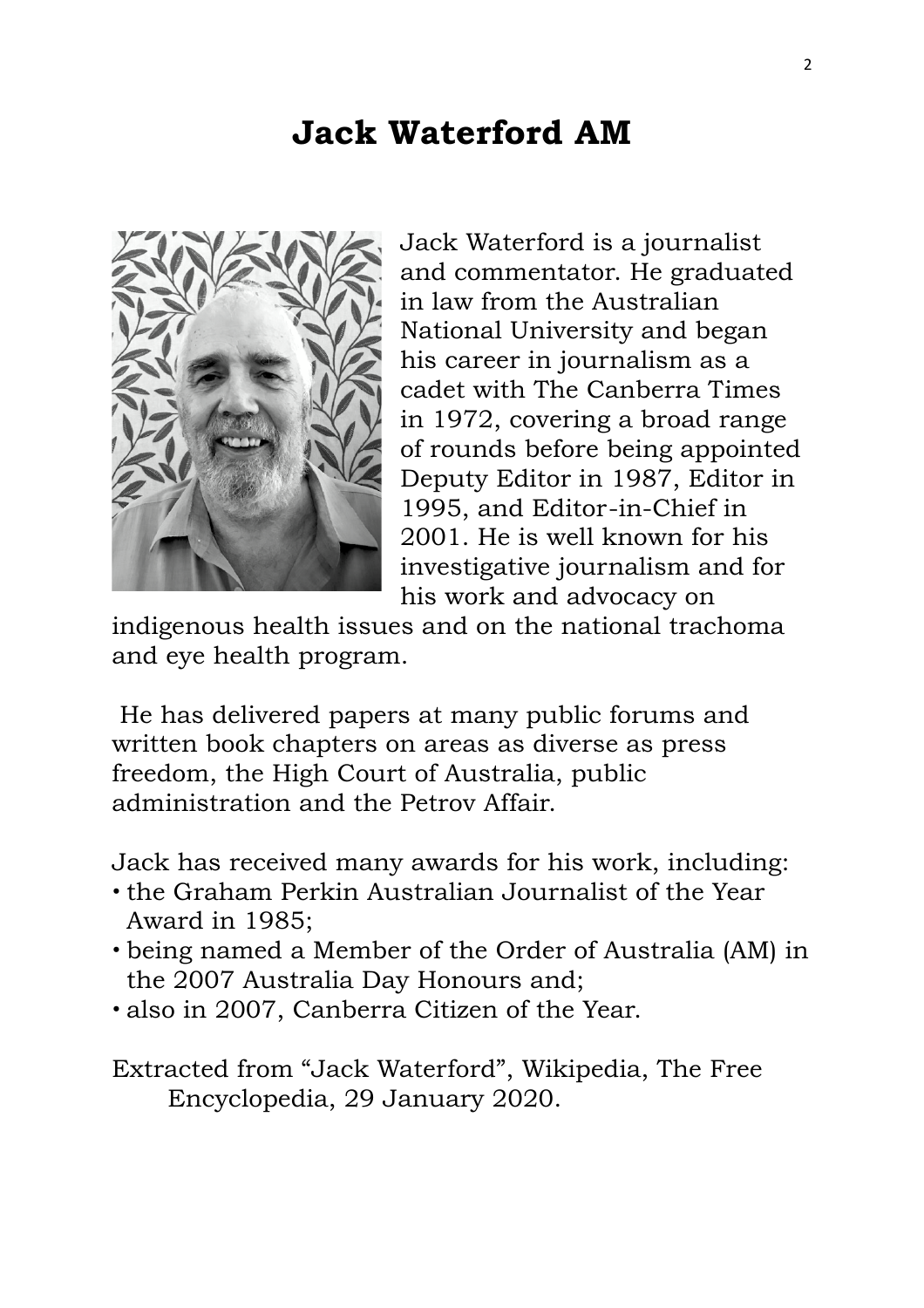# **Religious Freedom -Mainstream Churches and Society**

Many of the great institutions of what some saw as a golden age of society six or seven decades ago now appear to be toppling. They are often doing so in disgrace, seeming to lose their moral authority, their capacity to lead and inspire, and their old comfortable and settled place in society. Disgrace of the banks. Major changes in that basic unit of a community  $$ the family, including a marked shift in sexual ethics, and views about basic human relationships. The institutions of government, of the economy, of law and order, and the institutions big and small, of people in voluntary groups focused on culture, the arts, the sciences, sport, leisure and human improvement.

But none which once seemed so solid as the Christian churches. Solid. Respectable. Enjoying the support of the bulk of the population and the respect of everyone, even most of those without religion at all. With leaders who spoke with authority, and who nagged away at our tendency to be smug, reminding us of higher things and asking why we were here. Chiding governments and ourselves, but also seeming to set the general boundaries of decent human behaviour. Established to the point where it seemed to be reproducing not only its own congregations but its own ruling class, and much of the ruling class of the wider society. Men and women taught and trained in the history and traditions of the Christian churches, but also in its essential social and spiritual messages.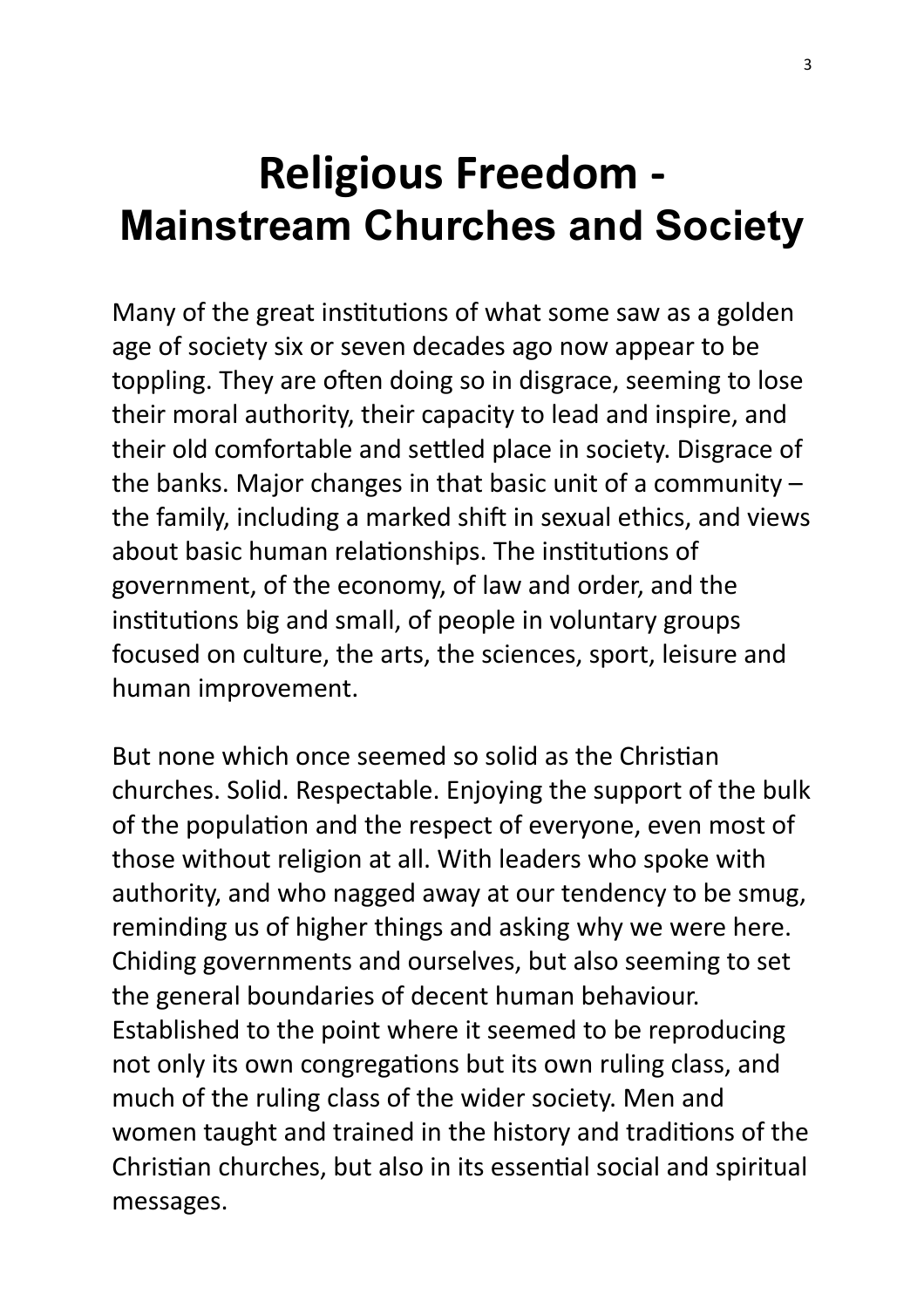Despite that image of churches behind white picket fences, the authority and the reputation  $-$  but just as importantly the influence on civil society of the mainstream churches  $$ appear to be in sharp decline.

While some church leaders nag about important social justice issues, the mainstream church and its representatives appear to have disappeared from the public square. It is no longer the central forum in which great social questions are discussed, and from which great principles of action are set to challenge the followers of Christ. The challenges for these followers are great, but those who articulate them rarely do so in a religious context, or from a pulpit.

Their close adherents are no longer, even in age, broadly representative of society. They are no longer doing much fresh building of churches; many are selling some off, or trying to redevelop the real estate.

Church social agencies are no longer at the cutting edge of social change. Too often, indeed, they have become sclerotic and conservative, using their institutional power to resist rather than to promote change or positive improvement in people's lives.

The churches have become involved in great scandal  $-$  and in areas such as the special Christian duty to the young and the vulnerable that was at the centre of the Christian message. Just as importantly, the response of too many churches to scandal was to deny, to resist accountability and justice, and to seek to protect the assets and the senior figures of the system, rather than its poor and dispossessed. The scandals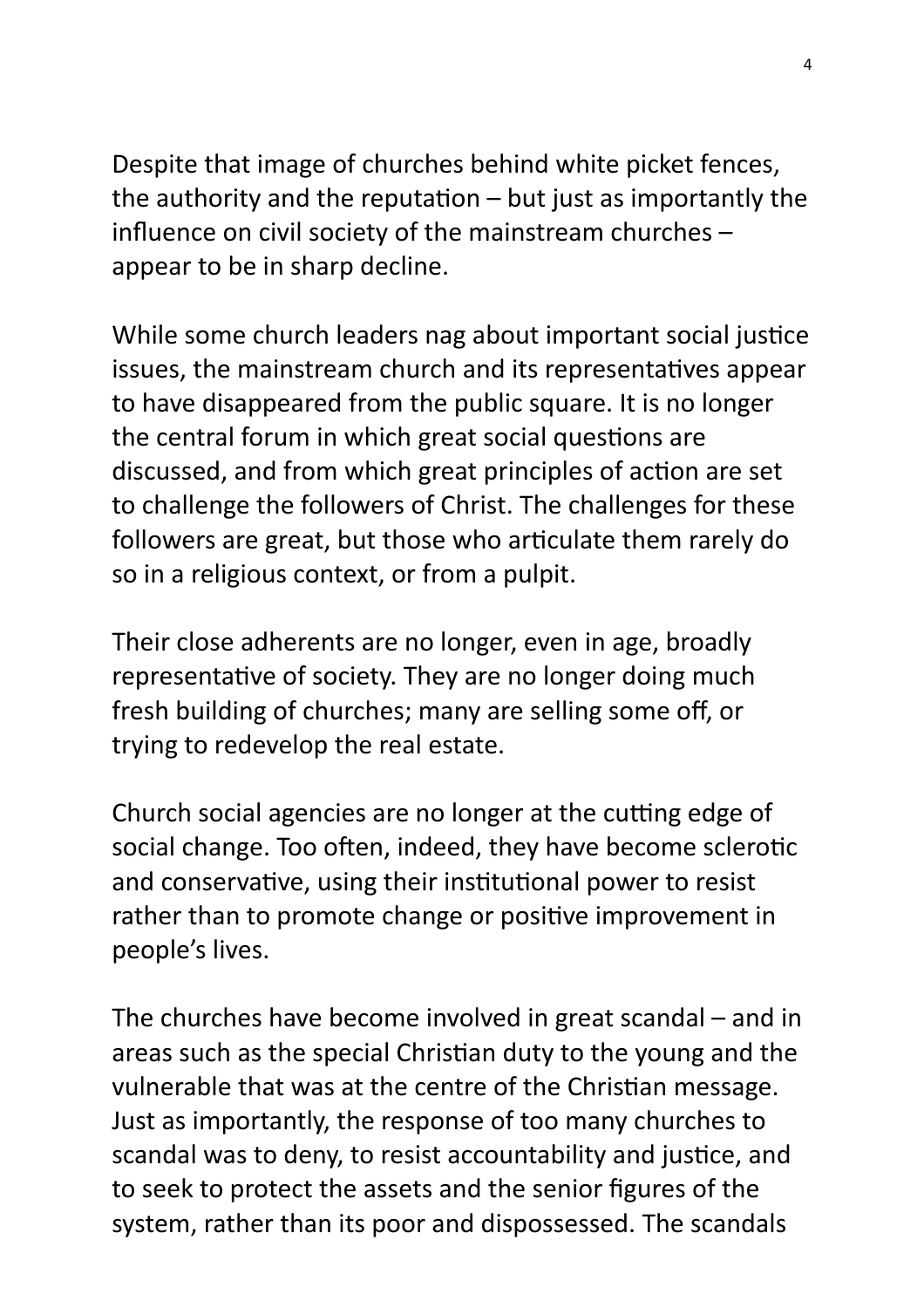have proven to be devastating to the reputations of some of the senior figures of the church, and sometimes to the churches themselves. That most people know the difference can be seen by the way that those who are shocked by the want of good leadership refer to hypocrisy or variation from Christian standards.

Since white settlement, Australia has been seen as operating within a Judaeo-Christian culture. The strength and the persistence of that culture is declining. This is not primarily a matter of competing religions and cultures or the pervasiveness of ignorance, indifference, and the fact that modern generations do not seem to have absorbed the culture. Nor is it merely a matter of the fact that we have become a multicultural society, with many practising people of Muslim, Hindu, Buddhist faiths or cultures. A higher proportion of such people, in fact, are far more observant and religious than the people of the older western cultures, particularly among the young.

There has been a loss of Christian literature, philosophy and way of seeing things, not least through the metaphors of the Bible. Biblical stories, including most of the parables of Jesus are no longer well known. When you ask many Australians to describe themselves and their values, a good many people, including Christians, make no reference to Christianity or a specific denomination.

It was once said of Christianity, as of journalism, that its central function was to comfort the afflicted and to afflict the comfortable. But a good many settled Christians have been rather more focused on protecting the institutional church rather than the spiritual welfare of its adherents, on not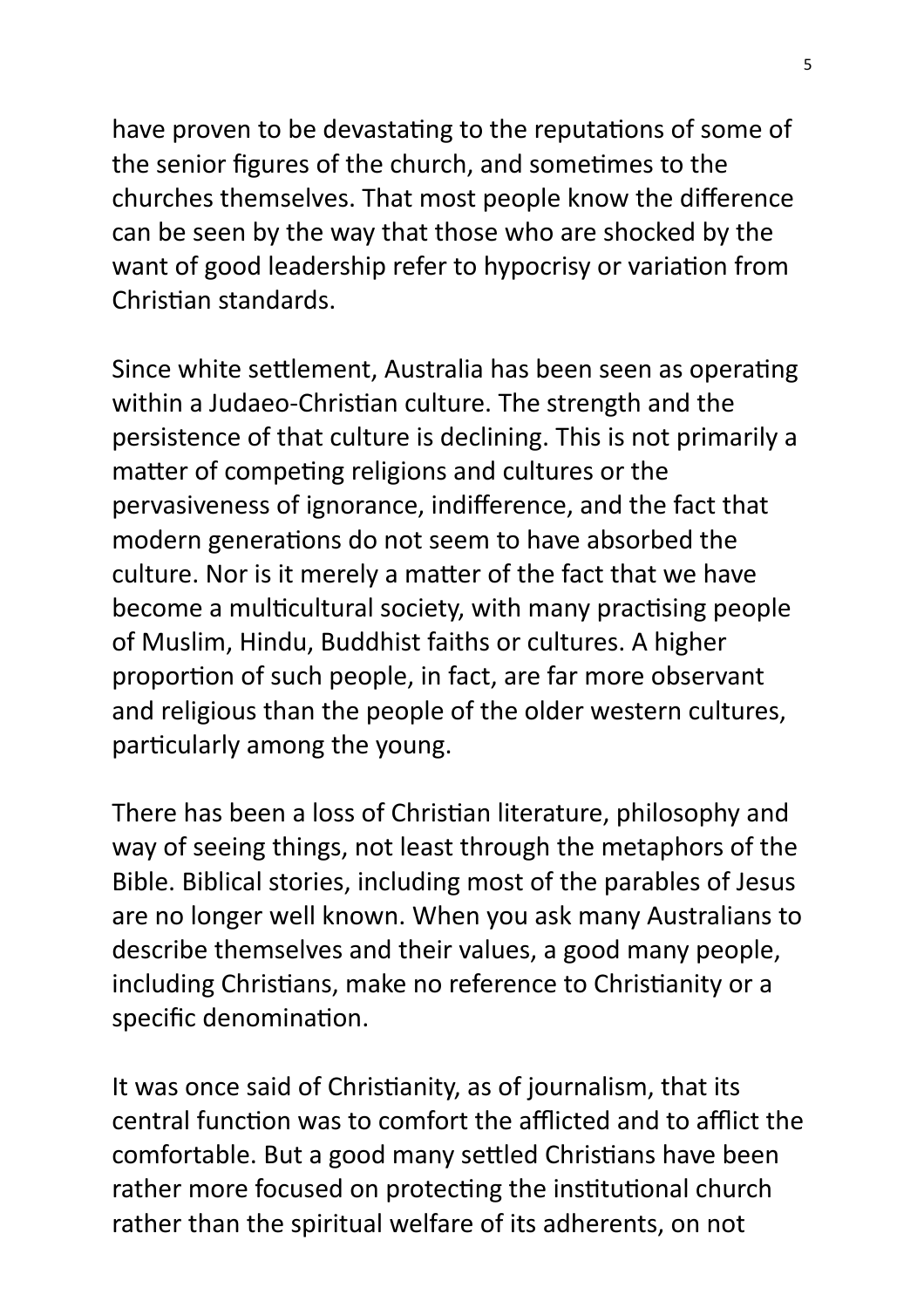offending anybody much, on being inclusive and of not much frightening the horses.

While many great social causes draw their inspiration from Christ's talk of the judgment of all nations (Matthew 25:31-46), a good many important folk in society deny that Christianity is primarily about love, social justice, and our duty to the least of our brethren.

In politics and public life, there is as eager as ever a public debate about ethics and proper behaviour  $-$  we have seen some in recent days over issues such as public corruption or sports rorts. But fewer people entering such debates make explicit reference to Christian values or approaches.

The number of children attending church schools may not have declined, but, it sometimes seems that many of these schools have failed to inculcate the values of the religion from which they have sprung. Indeed a good many parents no longer have the replication of their faith and values among primary reasons for choosing private schools. They are attending because they think it provides superior education. And because the wealth of most parents virtually guarantees a pathway to wealth and power, as well as rich friends. Less obvious is that it is a pathway to good behaviour or a better society. The old established churches seem to have missed the bus on working new technology to its purposes.

Both of my grandfathers were pillars of their church and their communities, as well as great patriarchs of large clans. But they were pious and humble people whose conversation as much as their religious practice involved not only a good deal of daily Christian ritual, but its simple and practical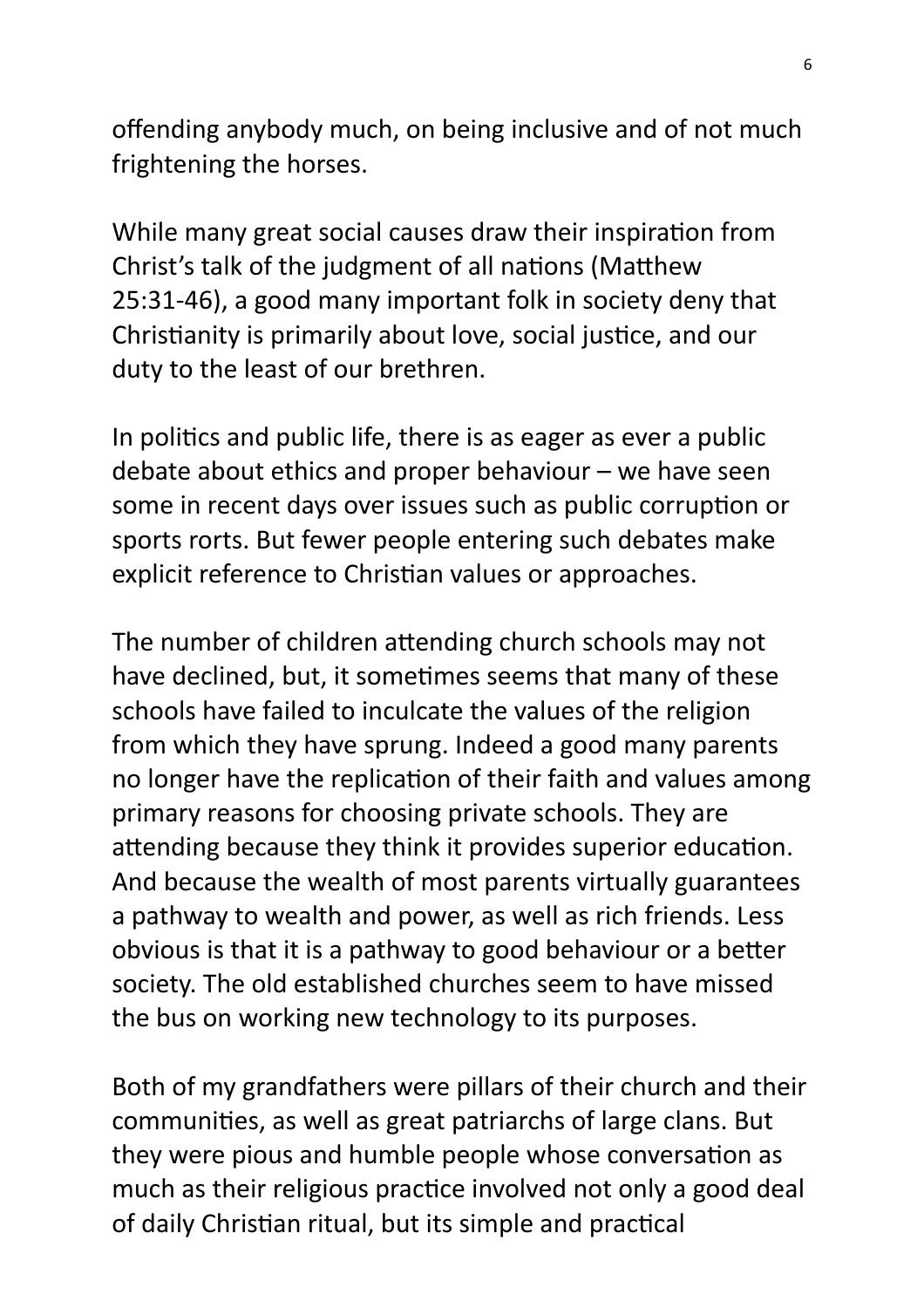expression, in terms of the duty of charity, in dealings with others. 

One of my grandfathers was a great fan of G.K Chesterton who said somewhere  $-1$  have never located the precise quote  $-$  that the only currency that a person could take to the kingdom of heaven was money one had given away with their own hands, during their lifetime. He did not deprecate leaving money in your will, but did not think it made up for a want of charity in one's lifetime.

He was also fond of repeating another quote that Charity did not consist of giving money to the deserving. That was merely our ordinary public and social duty, an incident of citizenship with little to do with religion. Real charity consisted in helping the undeserving, and not only with money and other forms of support, but also love, understanding and, often, forgiveness.

I think of that sometimes when I hear a politician be a prig, declaring, as one did, that he would never give money to a beggar, though he would to a worthy charity.

Likewise, I am afraid that I have never been greatly inspired by those behind many of the charities set up for the relief of the poor by members of the British protestant middle class in the 19<sup>th</sup> century. When one reads reports of their proceedings, it is clear that the central concern even of the most enthusiastic organisers was that the level of assistance be not so great as to provide any sort of disincentive to work. It sometimes seemed better that 100 children starve rather than that a feckless or alcoholic mother or father received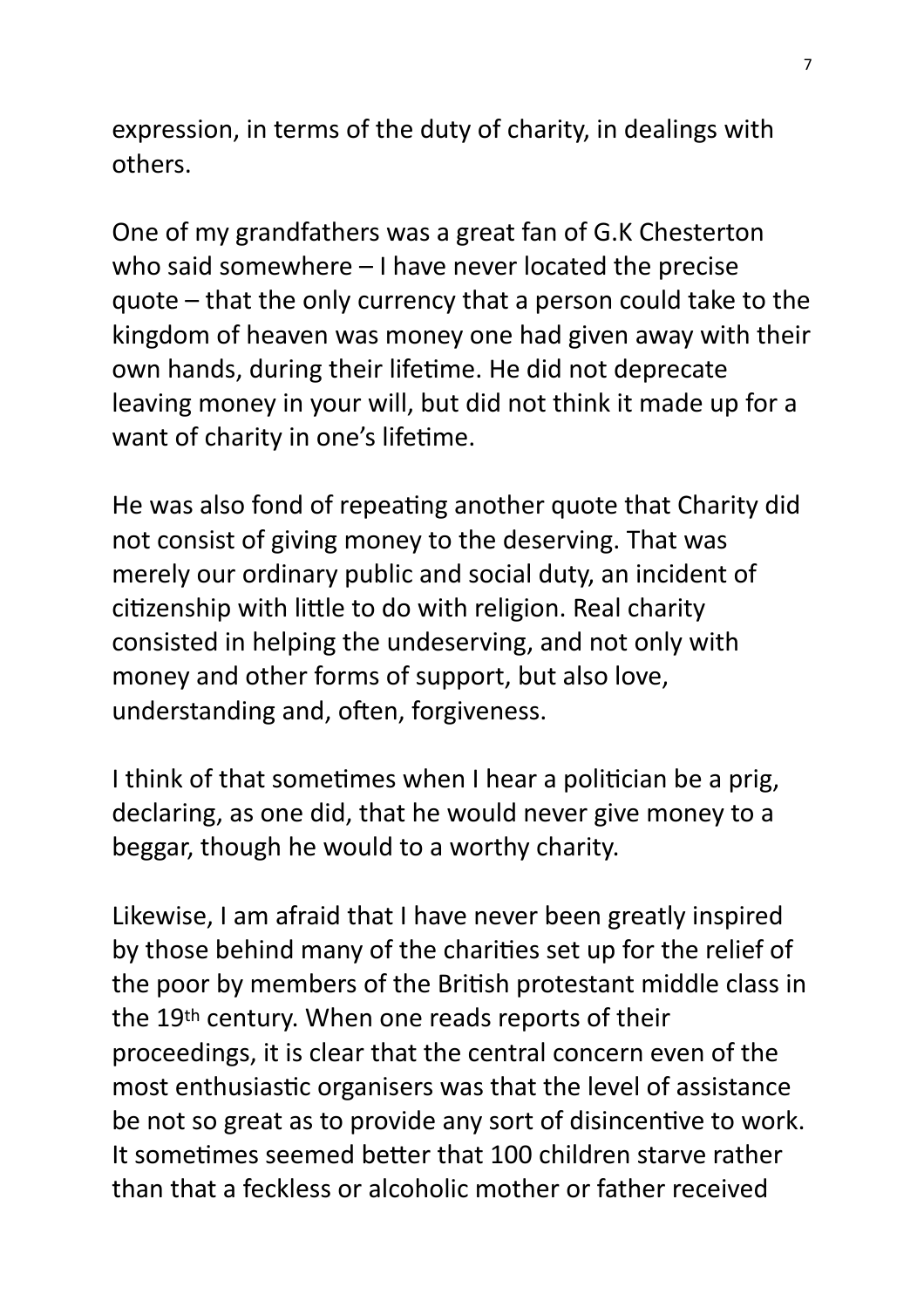any subsidy for their particular vice, or was discouraged from working from dawn to dusk if work was available.

Over recent decades, of course, attitudes of this sort have increased, even from folk who should know better about problems of the poor, the underclasses, and those who have become slaves to drugs. So has the very prevalent conviction that assistance from the state is a privilege rather than a right. Such people seem to believe that public welfare is to be provided reluctantly with maximum public humiliation and suspicion, and even there as a pure discretion, not one mediated by law or understanding of the individual circumstance. This punitive and coercive approach must often be contrasted with the sense of entitlement about industry and business receiving subsidies from the state.

Some new religions not out of the Christian mainstream seem to flourish, if with an interpretation of Jesus's message that seems to me to bear no relationship with what most people consider to be Christianity. Instead of love we hear a good deal of hate – much politically directed, of course. In broadcast services and messages from some Pentecostal groups of American origin, the focus seems to be on asking for money with spiritual menaces. Some of it would make even Tetzel – the man whose confrontation with Martin Luther started the Protestant Reformation  $-$  blush.

One must admire the energy of its preachers, and their success in developing congregations as well as in enriching themselves. Some of that has turned on developing a culture of complaint  $-$  a suggestion that their actions and beliefs are now being actively persecuted or forbidden by law. While they are active in seeking institutional protection  $-$  if not so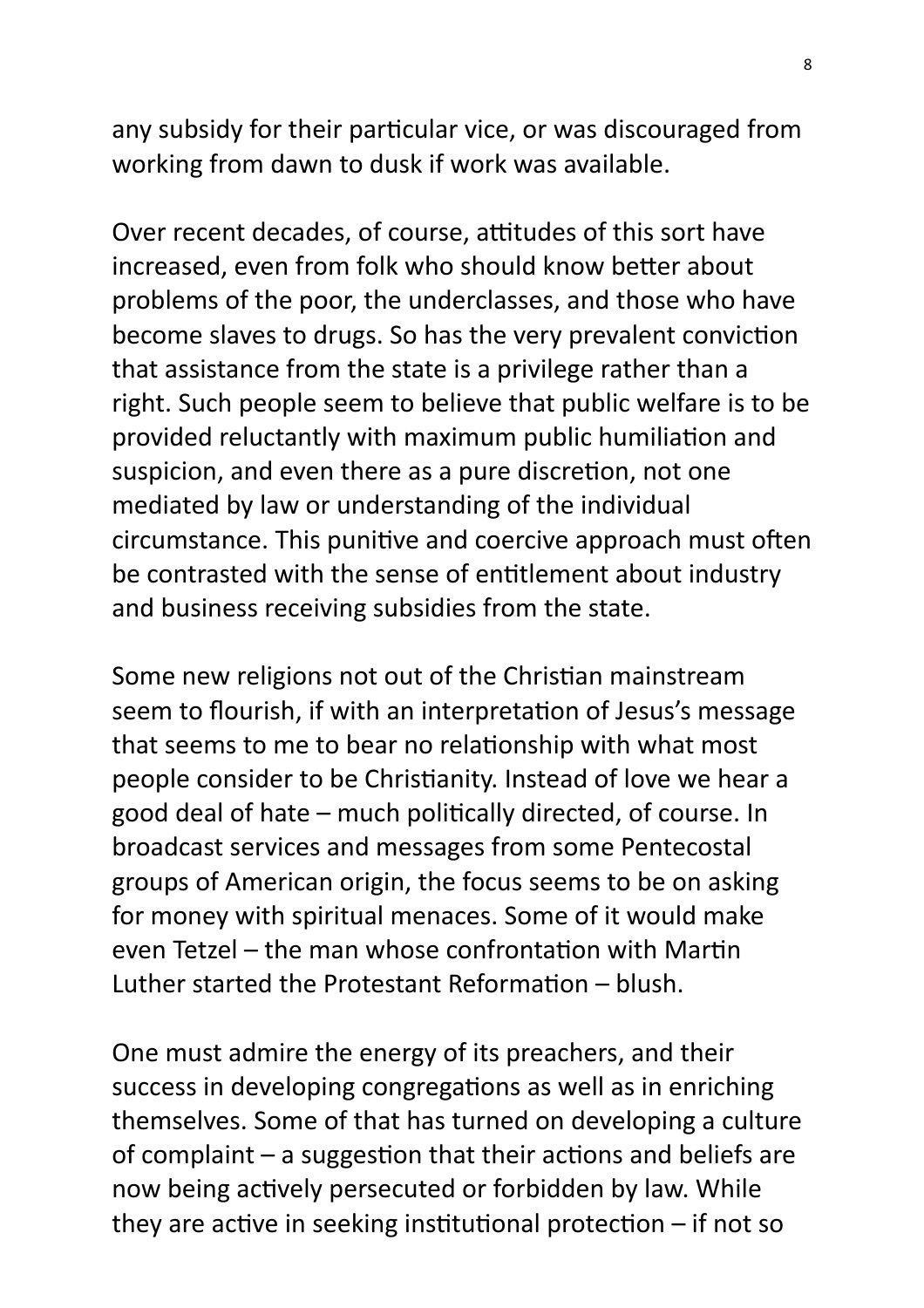much protection of the freedom of belief and religion of their adherents  $-$  they are rarely heard in the public secular forums on political issues raising issues of religious belief. They have largely been silent about the Christian approach to strangers in our midst, the poor, the sick, those in jail, or those who are hungry or sick. Many of their leaders, and some of their bestknown adherents are remarkably coy about describing the values and the messages which guide their lives.

I have gone on at some length about the imaginable golden age of my childhood, if only to emphasise how far the mainstream religious organisations appear to have fallen in the intervening period. The number of people who profess that they adhere to any Christian religion is now well under half of the population. Most of those who attend services are in the older quarter of the population. Congregations are ageing. They are losing followers, to indifference or death, at a far greater rate than they are making converts, or even creating nominal citizens, for example by baptising infants.

The number of children attending mainstream religious schools may not be deteriorating, but whatever inculcation of religious ideas takes place there does not seem to be doing much to fill pews, or otherwise demonstrate Christian citizenship.

Church-taught morality no longer reflects common social values. 

One hardly, these days, hears words of moral imperative from politicians, even those who are plainly inspired by religion. That is to say that in public discourse, the general appeal is to reason and emotion, but not to a sense of what is right, or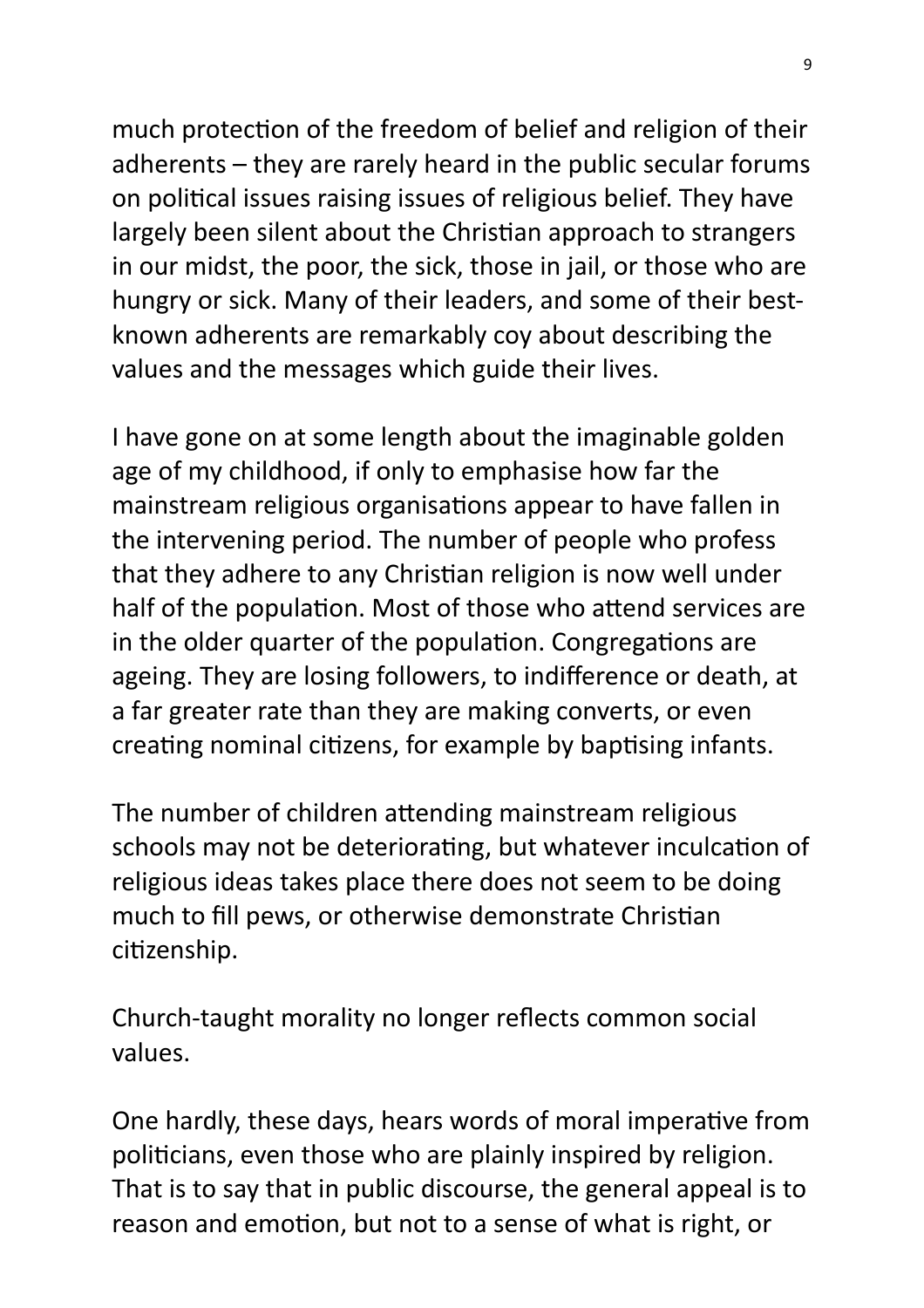fair, or just, or what is taught by their faith. One scarcely hears the word *should*. There are many civil leaders, including religious leaders who appeal to general Christian ideas and ideals when they discuss what Christians should think or do about refugees, Aborigines, or the environment. But only rarely will they appeal to tradition or authority, and when they do, many commentators, and many in the audience will think they are squibbing the question, rating personal belief and motivation well above acceptance of traditional beliefs and approaches from scripture or doctrine.

A sign of this is that politicians know that most morally conservative church leaders do not speak for their congregations when they proclaim values about personal sexual ethics, homosexuality, contraception, or abortion. A church-going Christian woman of a fertile age is as likely as anyone else to be using contraception, or having recourse to abortion. Church-going Christians – although not mosquegoing Muslims - were as likely to vote for same-sex marriage as the general population. Likewise the majority of those who want their children taught the values of their faith do not see that ensuring this means that Christian schools should have the right to discriminate against gay teachers. Even less do they think that church social welfare institutions  $-$  publiclysupported hospitals or nursing homes for example  $-$  should be able to practise *any* discrimination against patients or employees because of the religious beliefs or dogmas of the provider institutions. In the long run indeed, the mainstream churches will lose such battles with ordinary citizens, including church-goers, asking why they should receive public money if they propose to spend it in a discriminatory way.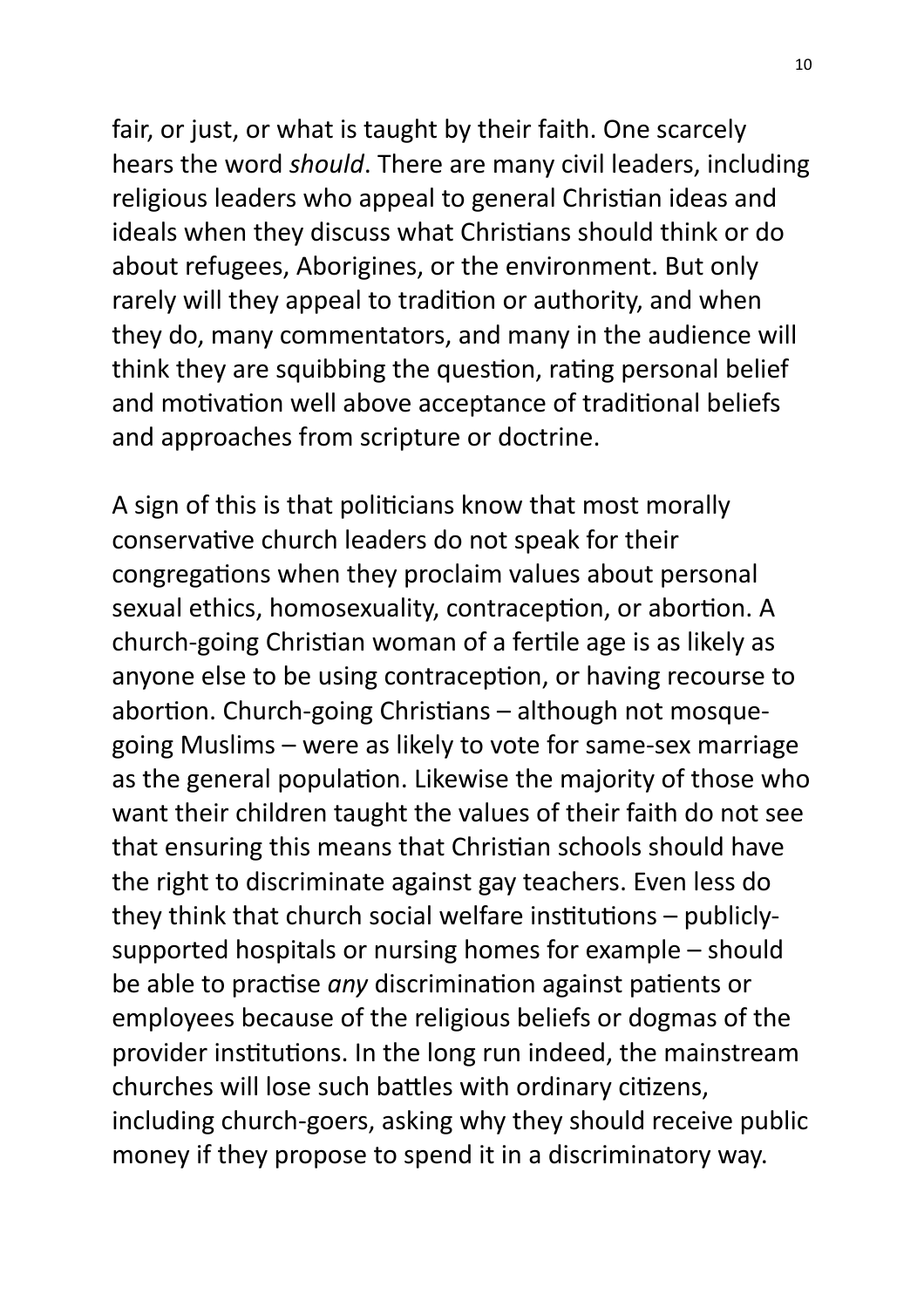There's a further risk to religious institutions from the crusade for a right to discriminate on the basis of a freedom to believe and do what you like, at least as long as no-one else is hurt. Scandal over child sex abuse showed the leaders of many congregations protecting the malefactors and failing to protect the most poor and vulnerable in society. At a time when neither the citizenry nor the state is engaged in preventing freedom of belief, the demands for legislative recognition of such freedoms will be seen as for the protection of the guardians, not those whose interests should be being served.

Another risk to church institutions, I fear, is in the way that government has been co-opting many religious organisations to provide government welfare functions, such as in unemployment services. Many services provided 30 years ago by the state are being privatised or contracted out, and not a few faith-based services have been keen to get contracts. No doubt they have seen this is a way of bringing their Christian focus to services to the vulnerable. But, ominously, governments are demanding, as a price of such contracts, that organisations muzzle themselves in criticising government policy and practices. This is, I think, a reason some bodies have removed themselves from this business, and are careful of supping with the devil.

At the same time an increasing number of public activities carried out by church organisations, often with tax exempt status, are heavily subsidised by the state, and heavily regulated, including as to the sort of religious tests or discriminations that can occur. This includes schools and nursing homes, and not a few groups providing temporary relief for those who have fallen on hard times.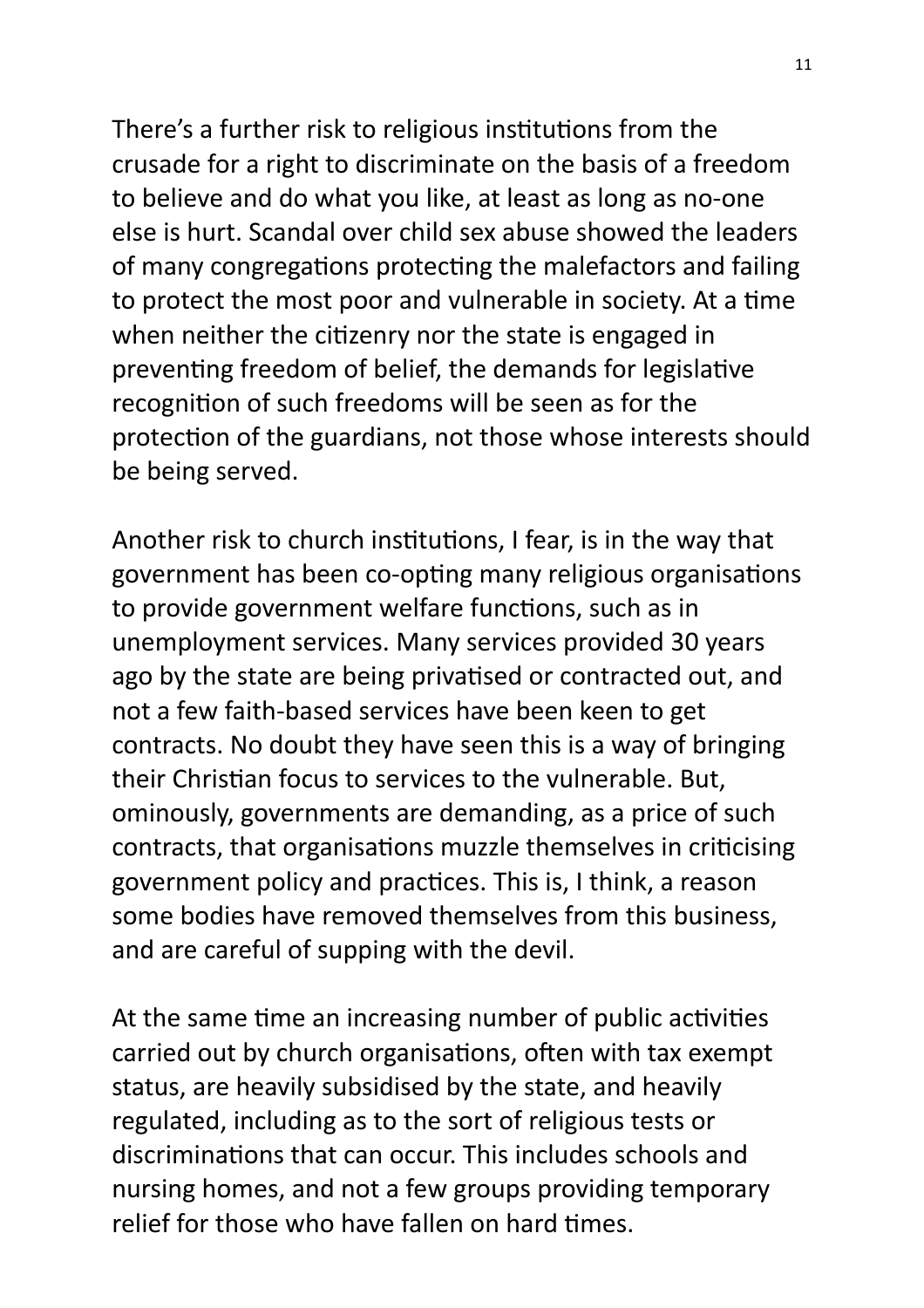Of course church-based groups were providing hospitals and other services to the poor long before the state even imagined for itself a role in such matters. The range of services increased as religious groups became involved, during the early 19<sup>th</sup> century, in co-operative movements and friendly societies. That religious institutions shouldered such burdens was one of the reasons they got tax-free status and treatment as charities.

But the increasing willingness of the state to recognise many of these functions as state responsibilities suggests to me that Christian congregations should rethink their approach to such organisations, remunerative as they are. They should be asking whether, in the modern age, they should focus on value-adding their religious convictions and values in areas where it could make a real difference. The modern church should not be simply duplicating services now provided by the state. They should be seeking to revive their place in the community, by leading its Christian witness. Otherwise, I fear, popular support for their subsidisation and tax exemption will ultimately wither away.

Indeed, there should be some who should welcome a greater separation of the church from the organs and formal institutions of society, if not the actual people and families in the community. It may involve shedding some comfortable traditions, such as tax-exempt status and subsidies. But it might also sharpen the religious message and focus.

Christian organisations can't take short cuts from the indulgence of the state. Their status and their power should depend on the quality of their mission and their message, the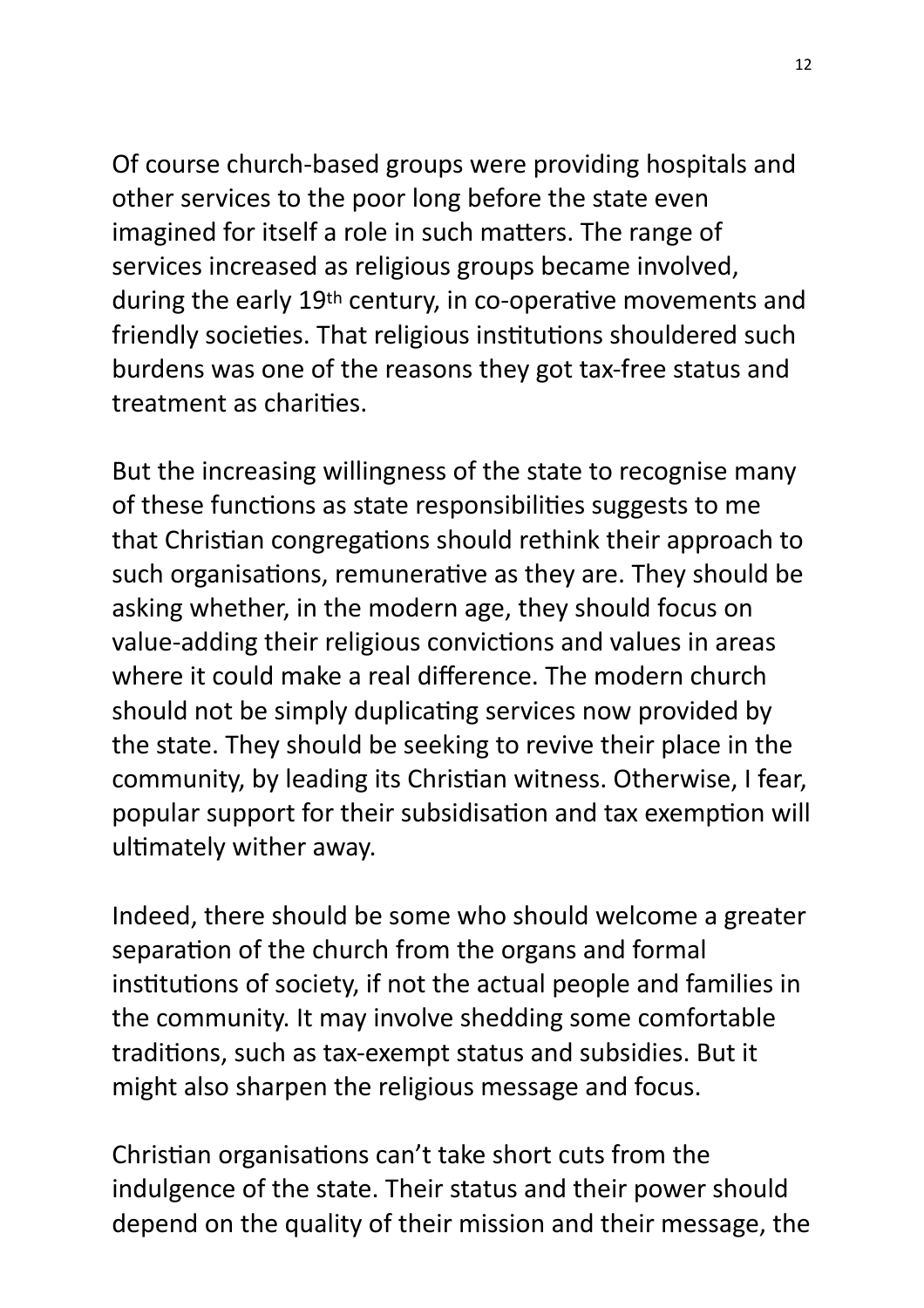effectiveness with which they carry it out in practice, and the support they have in the community. Just like any civic organisation. If churches are dependent for their power and influence not on the convictions of their followers but the patronage on their relationships with the great and powerful. they will face decline, if only because we now live, and want to live, in a more secular environment.

The influence of the church began with disciples of Christ who thought they had been inspired by a new, important and life-changing idea. An idea and ideal, and a leader, for whose message people have died. A message about which, once, no one could be indifferent, having in effect to choose sides. This message, and institutions set up to protect and propagate it, have persisted for over 2000 years. But its persistence cannot be taken for granted. That depends on physical and moral energy. 

The constitutions of congregations are, of course, a matter for themselves. But a return to a pilgrim church, depending not only on its capacity to electrify its audience but to be subsidised by it, might make it rather less top-down, haughty about the lives of ordinary folk, and somewhat aloof to their practical struggles.

It might create a new sense of partnership, among a perhaps smaller group of people but one more galvanised by belief and conviction, as well as doctrines of faith and hope and charity. 

Christianity is *not* an institution, let alone a settled part of society. It is a movement, almost necessarily at war with our sense of the comfortable and the established order.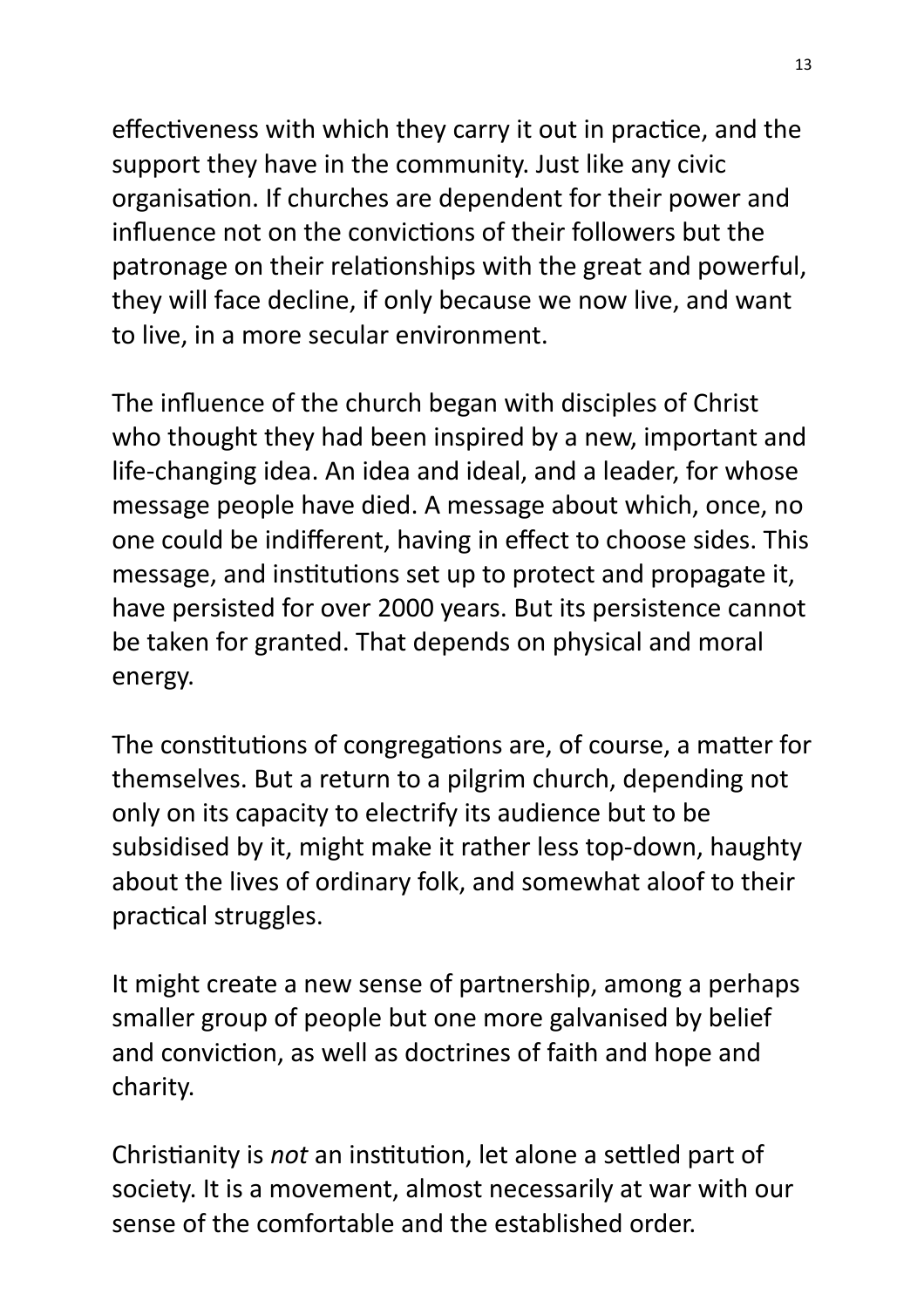It is a challenge, not a comfort, to its citizens, an inspiration to do better rather than a refuge from the wider wicked world. The churches would have more spiritual power, and inspiration, if they separated from the formal institutions of society and became again a pilgrim church, poor and challenging, as much persecuted as admired from without. The very fire of outside criticism is a spur to inculcating and reinforcing the message of faith and love.

The Christian religion has always had a capacity to endure, as well as to reform itself, often in many different ways, to meet the needs of different times. No doubt it will this time.

What seems to me clear, however, is that the forms of the religious institutions we once knew are not enduring and that the churches increasingly lack influence and clout among the people and in the public square. For those who think that a human organisation with some ostensible focus on the divine has a potential to do more for humans and human societies, that is probably not a good thing.

We must find ways of becoming urgent and important and challenging  $a$ gain – without becoming simply more a creature of an advertising idea, a banal or inoffensive morality, or a message stripped of its call on us to do the most for the least of our brothers and sisters.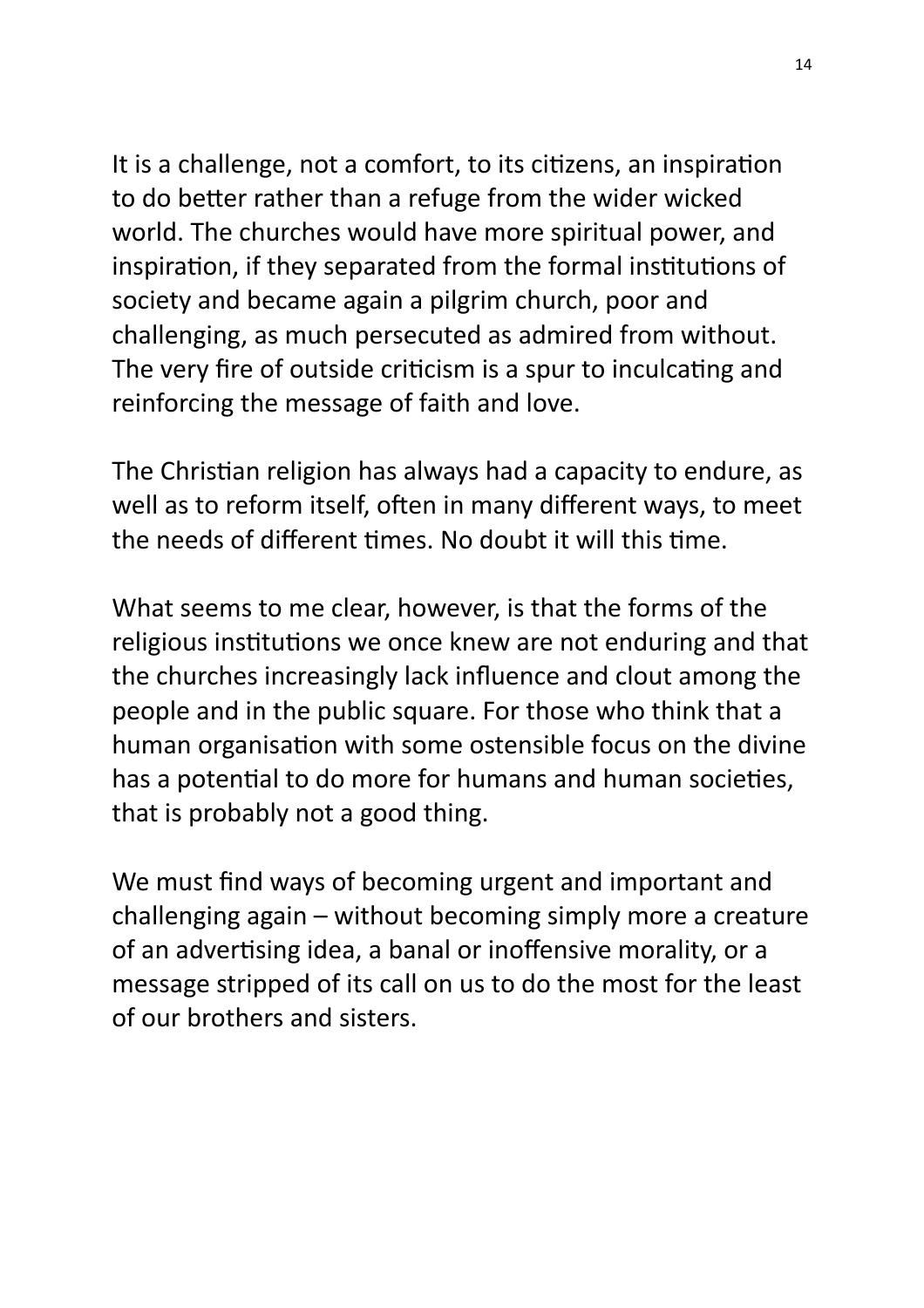## The Church of St John the Baptist

#### **A Place of Special Significance**

St John's Church and its churchyard were consecrated on the 12th of March 1845. Together with the schoolhouse nearby, they are listed on the ACT Heritage Register and are recognised as some of Canberra's treasures. Recent research has revealed that the presence of St John's played an important part in the selection of Canberra as the National Capital.

### **The Friends of St John's**

The 'Friends' organisation was formed in 1986. It supports the conservation of the fabric of the church and churchyard, sponsors heritage-related work at St John's and promotes the culture and heritage of the St John's community.

The Friends regularly host addresses by distinguished speakers on a broad range of topics. Three or four addresses are delivered annually, usually as part of a Choral Mattins Service. The addresses are published in booklets that are mailed to all of our members. Members of The Friends also receive newsletters during the year. with articles of historic interest as well as news of coming events.

#### You can help

The Friends welcome members of all ages, and anybody for whom our beautiful Church has a special meaning, whether they attend the Church or not. Your membership will help us to preserve an important part of Canberra's heritage.

#### **Why not join today?**